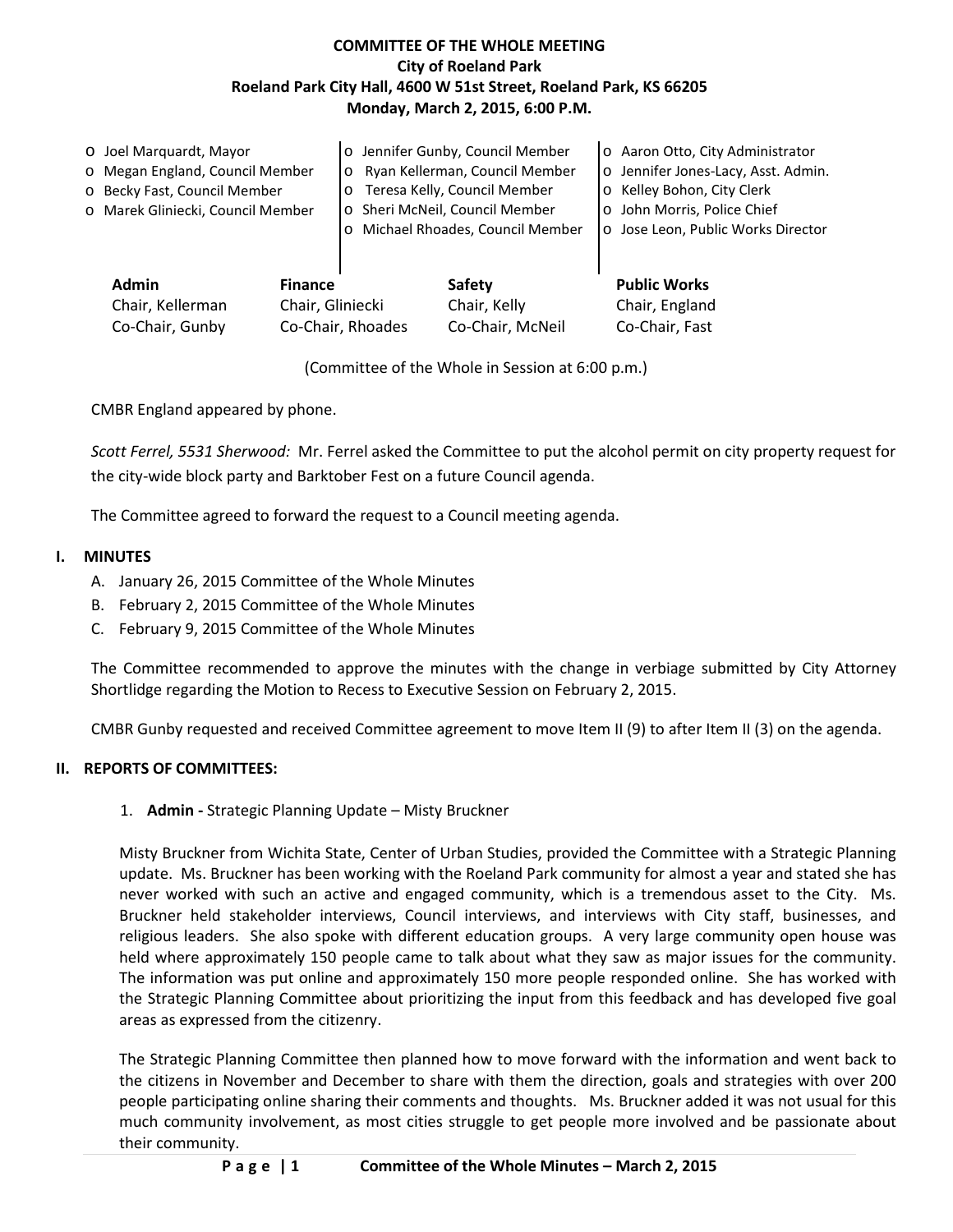Aside from having great citizen involvement and democracy in action, another challenge for the Council is being stewards of place and time, how to keep the community moving forward. She recommended the Council consider what will make Roeland Park different five years from now and focus on the actions and directions going forward while realizing that goals and strategies will change along the way.

J.P. Hildebrand addressed Goal 1: Create a long-term financial plan to diversify revenue supporting economic growth. He noted that the goals presented to the Council are intertwined with an end result of betterment of the City. He outlined the different funding options available for the City with the most common being:

- TDD (Transportation Development District). Used for transportation-related projects or infrastructure such as roads, sidewalks, parking lots, traffic signals, bike lanes.
- CID (Community Improvement District). This allows for taxes to be levied to fund improvements within the district.
- TIF (Tax Increment Financing). Monies are used to revitalize deteriorating or distressed areas, which can be an incentive to attract developers.
- Sales tax. A base tax rate that ensures City services. This is a balanced funding source.
- Sales tax revenue or STAR bonds are issued to finance the development of major commercial entertainment and tourism areas.
- Public and private grants can assist in addressing economic development within the City.

Mr. Hildebrand added that the City's goals need to be put in writing for the past, present and future. He said it was essential to utilize the resources of the City to create a financial plan or vision and identified resources as being the people, organizational resources, software resources, City, county, state entities, and the current Committee. The goals that have been identified are broad in scope and need to be prioritized for time as short, long and mid-term goals. He added that it was important for communication to occur at all levels and that there needs to be interaction between cities to avoid a duplication of services. Mr. Hildebrand concluded by stating that the Council has the opportunity to move Roeland Park into the future.

Mary Vrla-Mohr spoke to Goal 2: Create a commercial development plan to revitalize underutilized property and leverage available land to create a sustainable community. She stated this strategic plan is analogous to a sketch by all of the citizens, this community's work of art; a sketch that's evolving and ensures that as a city we adapt and change. Ms. Vrla-Mohr added that Roeland Park's success can be attributed to the strength, the vitality and the adaptability of its businesses, the priorities set by staff, Council and consistently the people's support.

Tom Madigan remarked on Goal 3: Market Roeland Park to increase awareness and promote a positive image. Mr. Madigan stated the goal of marketing is the key to overcoming any real or perceived negative image issue or anything relating to the City of Roeland Park. Working on the creative branding of Roeland Park as a premier City of choice is the goal of marketing the Roeland Park.

Sara Goodburn worked with Janna Willhaus on Goal 4: Connect citizens to the community through events, places, services and activities. Ms. Goodburn stressed the important of relationship building in relationships between city government and its citizens and between the citizens themselves. She also mentioned plans to update the Welcome packet and utilizing the City's newsletter and website to encourage those relationships.

Greg Smith worked with Harold Staley and Kathleen Whitworth, on Goal 5: Promote recreational opportunities through enhanced green space, facilities and communication. Mr. Smith noted that the feedback he has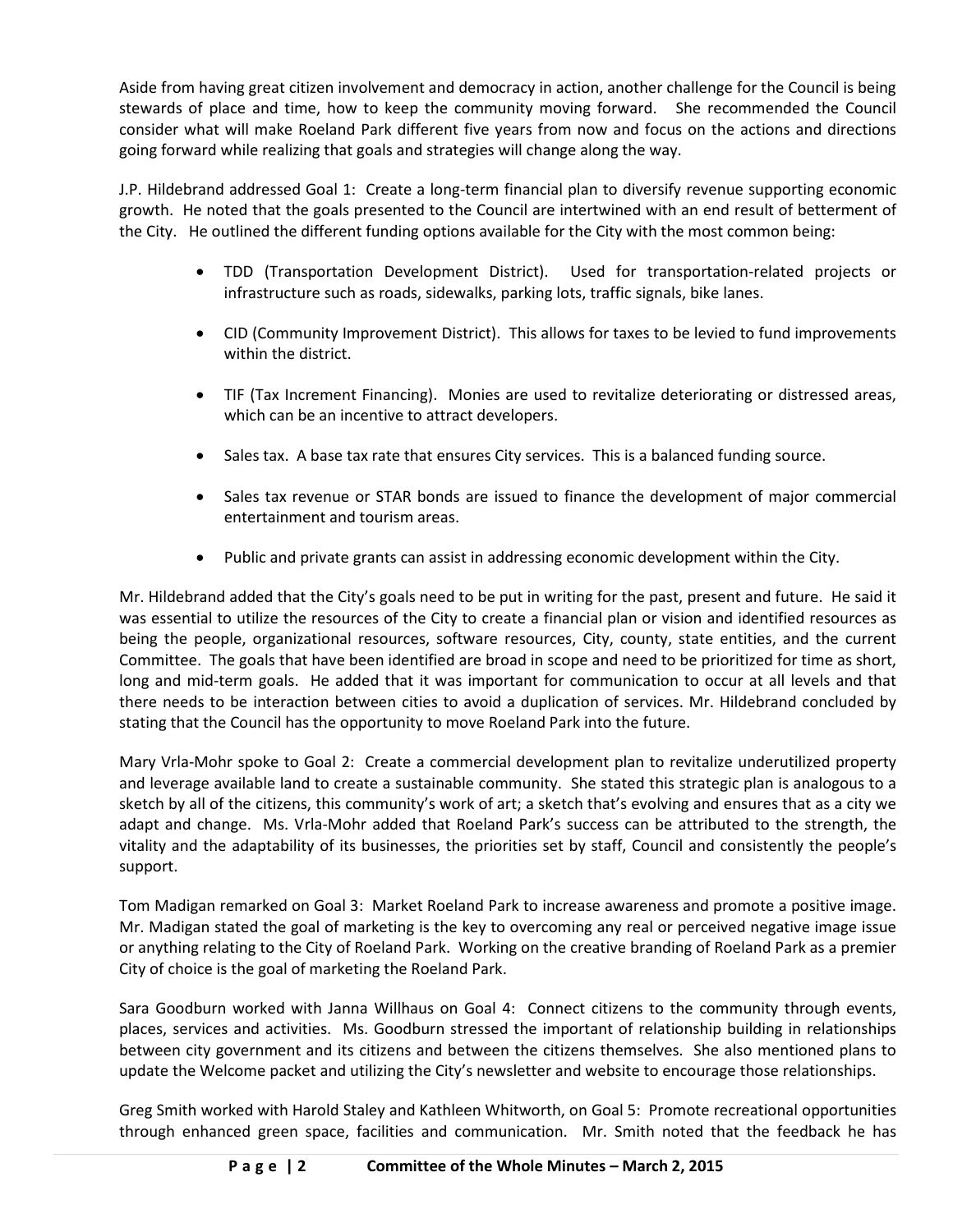received from citizens is to increase the amenities and for City Council to provide additional funding for park maintenance and those amenities. He also noted it was necessary to enhance the promotion of community events, the City's facilities and programs to increase awareness.

Mr. Madigan thanked Scott Ferrel and his Events Committee for the many positive steps they have made in letting citizens know what's going on in Roeland Park. He directed the Committee to the Strategic Plan as a representation of the accomplishment of their goal in preparing this report. He added that the Strategic Planning Committee has no authority to implement the plan or to allocate the strategic planning budget, but the Committee should remember the people of Roeland Park have spoken and they are waiting to get started. He requested that the information in the packet appear on the City website so the citizens can review it, and the last act of the ad hoc committee would be to present their findings to the citizens at the Second Quarterly Community Forum.

Ms. Bruckner said the report is for the Committee's review with the hope of adopting it in some fashion, then allocating the support to move it forward to keep the momentum going to accomplish the goals defined by the residents.

CMBR Gliniecki expressed his appreciation of the work put into the report.

CMBR McNeil stated she appreciated the report, that it had some great ideas, particularly enhancing the welcome package and including ways for citizens to get involved with or assisting seniors, that this was more towards the heart of the City.

Mr. Madigan noted that there has already been movement on many of the items and many have already been accomplished.

Mr. Smith noted some upcoming events would be the Fun Run, neighborhood cleanup, a cleanup at Nall Park, working that in with Easter Egg Hunt. He added that JCPRD is now attending all Events Committee meetings.

CMBR Gunby stated she and CMBR Rhoades will be organizing the 2<sup>nd</sup> Quarter Community Forum, with a topic of the forms of communication the City uses to interact with citizens, but it may not be working. They will look to poll the citizens as to what forms of communication works best for them. She added that the report had a lot of general recommendations and asked for a supplementary document for specific thoughts on implementing some of the goals, especially as it relates to budget, specifically how to improve the welcome packet, what's in it, and the timing.

Mr. Madigan stated he was willing to share his information with the Council and that each goal champion would be willing to address the Committee with any questions or ideas they might have.

Mayor Marquardt thanked the people involved and thanked the consultant for going above and beyond the call of the contract to help the City, adding that it was a very positive document which he hopes the Governing Body would try to implement.

Ms. Bruckner suggested an ongoing advisory group be formed to work with the Council to maintain stability through changes in the Governing Body, reporting quarterly on the actions that have been occurring to accomplish the goals as well as an annual review to assess accomplishments and whether the document is still meeting the City's needs or should be amended.

CMBR Fast expressed her appreciation for the work in the report and working to get and keep people engaged for the betterment of the City.

Ms. Jones-Lacy added a recommended implementation schedule will be available. The schedule is flexible both on budget and availability of staff and volunteers to implement.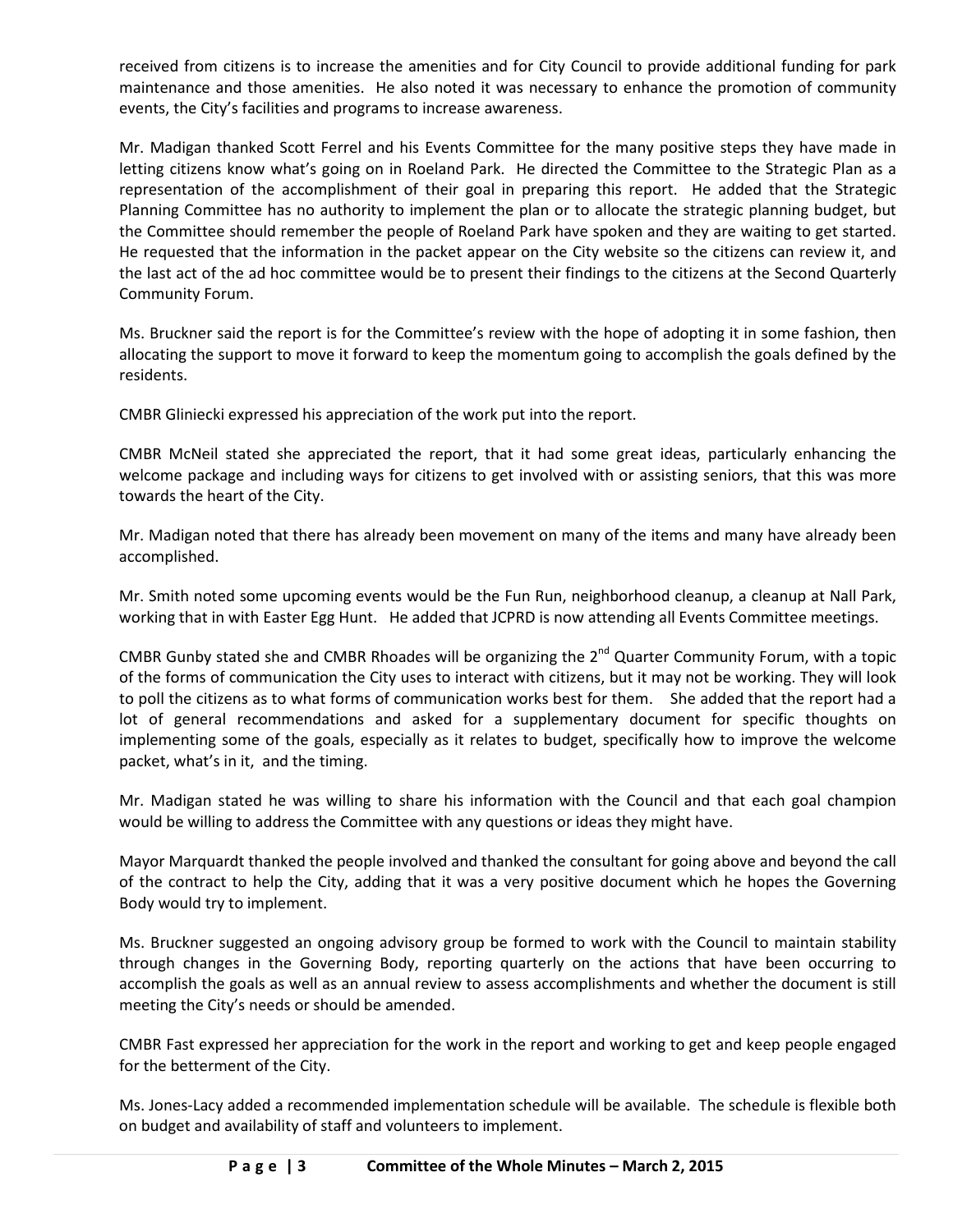CMBR Kelly also expressed her appreciation and stressed to the Committee the need to full on commit to the report if they really want to make things happen in the City.

Ms. Jones-Lacy stated that adoption of the plan is adopting the overarching principles of the plan, but it is a living document that is subject to change.

There was Committee agreement to move the report to Council for the acceptance of the Strategic Planning document.

**2. Admin –** Request by Arts Committee to Fundraiser for an arts event

CMBR Gliniecki, on behalf of the Arts Committee, requested approval for the group to host a fundraiser for Pianos on Parade as was presented at the last Council meeting. The group would be using the City's letterhead to promote their event.

Mayor Marquardt suggested he would like a member of staff to review what goes out on the City's letterhead before its use.

The Committee recommended to forward this item to the Consent Agenda.

3. **Public Works-** Right of Way Updates

City Administrator Otto stated that in 2013 the Council adopted a Right-of-Way ordinance after looking at best practices. After working with Google, it has become apparent that there are no provisions for maintenance of equipment, as the current ordinance largely addresses the installation of a utility. Changes to the current ordinance would allow for the Public Works Director to be the lead person issuing right-of-way work permits. The change would give the City the ability to enforce and regulate the maintenance of equipment by the utility provider. Mr. Otto stated a conversation is needed on the location of vertical towers and flush-mounted vaults and their location in a yard as well as easements needed, or the requests could be brought to the Governing Body on a case by case basis.

Mayor Marquardt noted it was important to protect the visual environment and allowing a rear yard easement will keep the front properties uniformly nice.

Public Works Director Leon said it is the utility company's responsibility to remove and replace fencing or other items in a resident's yard to access their utilities.

The Committee recommended to move forward to the Special Call Meeting of March 2, 2015, the Right-of-Way ordinance revisions.

4. **Finance -** Community Events Funding in 2015

*The Committee agreed to postpone this topic to a later meeting.*

5. **Finance -** Purchasing Policy Update

Ms. Jones-Lacy noted that in the process of reviewing the existing purchasing policy adopted in 2011 and making comparisons with peer cities, staff has made recommendation that could be integrated into a new purchasing policy. The primary recommendations are:

• Better definition of the requirements for informal written price quotes and formal bids.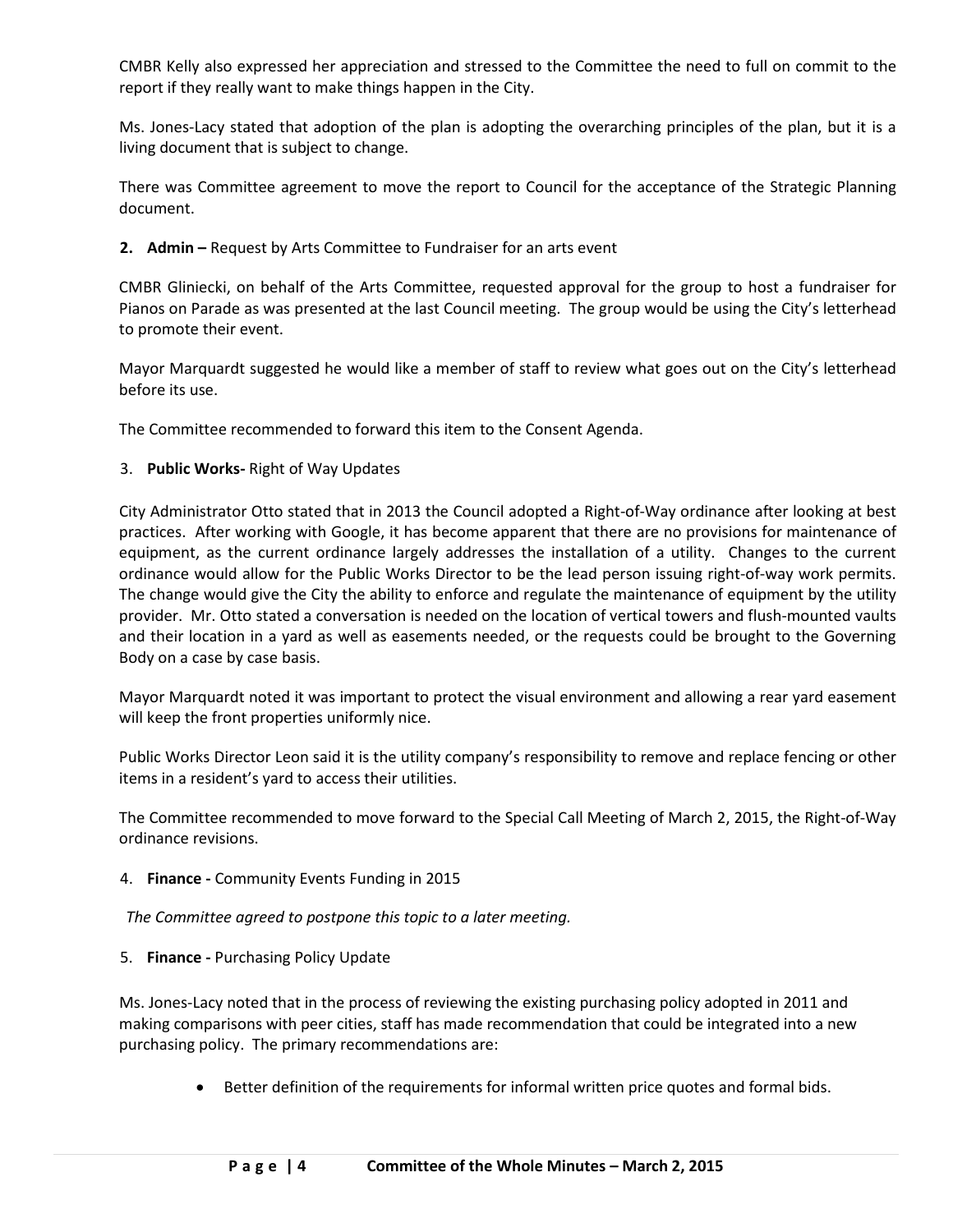- Clearly defined spending limitations between the directors, City Administrator and then what needs to go to Council or to an RFP.
- Department heads rather than the City Clerk will keep a list of qualified vendors for routine or on-call purchases or services.
- More clear definition of the procedure for petty cash.
- Allow the City Administrator to approve change orders of up to ten percent in a contract without having to come to the Governing Body whenever there are change orders.

Ms. Jones-Lacy stated there may be change orders that go beyond ten percent, which would be brought to the Governing Body. Since Council meets only once a month not having this authority could delay a project. The hope was to implement this as part of purchasing to streamline that effort. Ms. Jones-Lacy noted changes usually occur in capital improvement projects and there is not currently a policy governing how to address change orders. Any new programs would be brought before the Governing Body that had not been previously approved in the budget, but purchasing limitations would set boundaries of what staff could pursue without the approval of Council.

The Committee discussed the ten percent variance request in contracts, but were not comfortable as this could in some cases be quite a large number.

CMBR Rhoades and CMBR Kelly stated they would agree with a variance percentage with a not-to-exceed dollar amount.

Mayor Marquardt suggested a three percent variance on contracts up to \$20,000, with \$2,000 signing authority for department heads and \$7,500 for the City Administrator.

CMBR England reminded the Committee that they were the ones that requested staff to review the policies and bring recommended changes to the Committee.

CMBR Fast stated City Administrator Otto is very cautious and brings any issues to the Governing Body. She also agreed with Mayor's suggestions on spending authority limits

CMBR Kelly reminded the Committee that a change order is for contracts in existence and not spending new money on a new project. Ms. Kelly echoed Ms. Fast's statements that Mr. Otto is conscientious with the City's money and has been his practice in the past to bring any issues before the Council.

CMBR England stated the Council has authorized the expenditure of money when the budget was passed, and has given staff the authority to spend that money. She recommended looking at signing authority limits every two to three years.

CMBR McNeil recommended that signing authority for the City Administrator be set at \$10,000 with department heads at \$5,000 limits.

Ms. Jones-Lacy noted that any departmental request over their limit would be approved by the City Administrator up to his limit. Anything over that would be brought before Council.

CMBR Kelly stated the City's expenditures have already been approved and budgeted after much discussion, which makes the City run well. She felt it was unnecessary of the Council to review every expenditure change as this would be trying to micro-manage staff as if they are not trusted to do what Council has approved for them to do.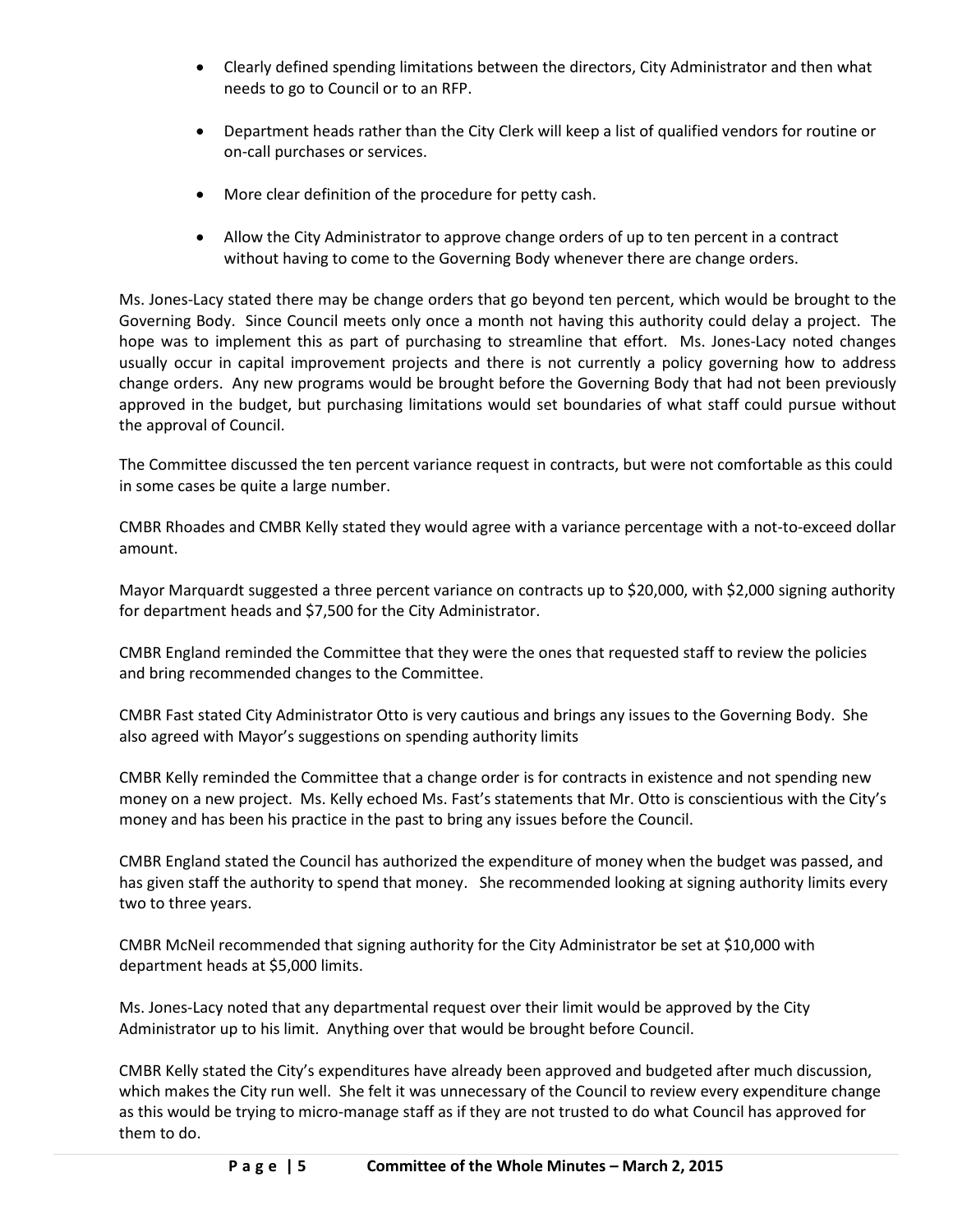CMBR Gliniecki asked about qualified vendors to which Ms. Jones-Lacy stated that currently the City Clerk keeps the master list, but requests that it change to the director to put in line with actual practice. She added that any new vendor must provide a W-9 to show their legitimacy.

Police Chief Morris addressed the Committee regarding his process for selecting vendors.

CMBR Kellerman stated he did not want to see any changes to the policy and to leave it where it is.

The Committee did not agree to accept the changes to the purchasing policy as written.

The Committee recommended 6-2 to increase directors' signing authority to \$2,500 and the City Administrator's authority to \$ 7,500.

The Committee recommended 5-3 to give the City Administrator spending authority for change order and capital improvement projects at two percent on a contract with a dollar amount of up to \$20,000.

CMBR Gliniecki noted the purchasing language needs to be amended before approval at the next Council meeting

Ms. Jones-Lacy directed the Committee to review the language clarifying bid requirements from vendors, stating that the City Administrator actually authorizes an expenditure, not through a purchase order, but a written documentation. The update to the policy is to add clarity to the practices by staff and to ensure the policy matches what staff is doing. She stated there was information about surplus property and added language that property can be disposed of through online or live auction sale sites.

The amended policy will be presented at next Council meeting.

6. **Public Works-** Streetlight Inspection Proposal

*Mayor Marquardt spoke with Public Works Director Leon and the item will be discussed at the Committee of the Whole Meeting March 9, 2015.* 

7. **Admin -** Clarification as to setting the committee of the whole agenda

*The Committee agreed to postpone this topic to a later meeting.*

8. **Admin -** Ethics Ordinance Update Road Ahead

CMBR Kelly opened the discussion stating the ethics attorney had addressed the Committee and the Committee had an opportunity at that time to ask questions and seek further information. It was decided to move the item forward to a City Council meeting where it then failed because Councilmembers had questions.

CMBR McNeil stated she has reviewed the policy, asked questions of concern and is now comfortable with the policy.

Mayor Marquardt proposed to keep the item on the agenda to resolve any outstanding issues.

CMBR Fast stated she would like to postpone the vote until the new Council is seated as this will apply to the new Council. She believed they were currently a lame duck Council and did not like tying the hands of a new Council.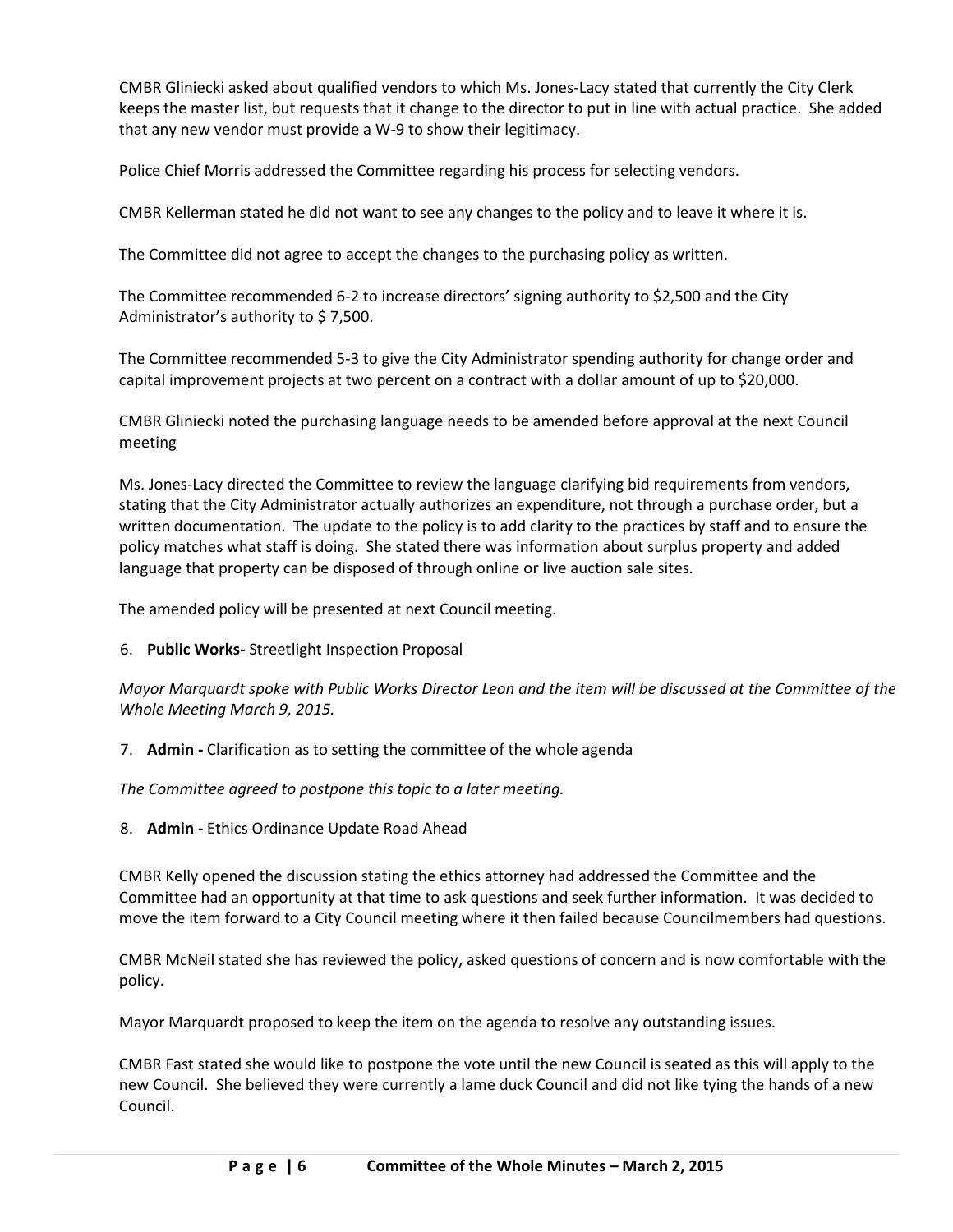Mayor Marquardt noted that this Council has worked on the policy, had the discussions and is thoroughly familiar with it, and with the due diligence complete is in a position to vote on it.

CMBR Kelly remarked that after ten months of work this Council is the most knowledgeable. She believed the changes were necessary so it would eliminate individuals presenting to the ethics attorney with a problem, which could cost the City thousands of dollars. This proposal would make it a City presentation to the attorney, and recommends if there are issues to speak with staff or the Mayor before calling the attorney.

CMBR Fast called the question if the Committee wished to discuss at a future Committee of the Whole or move it back to Council.

CMBR England noted that bringing in the ethics attorney ask more questions was going to cost the City money and recommended moving the item back to Council.

The Committee recommended 5-3 to call the question. It was then recommended to move the item back to a Council agenda.

CMBR Fast reminded everyone that this is a charter ordinance and will require a super majority vote to pass.

CMBR Kelly recommended that everyone submit their questions to staff and to be prepared the night of the Council meeting.

- 9. **Admin- Personnel** Matters of Non-Elected Personnel.
- **MOTION:** CMBR KELLERMAN MOVED, SECONDED BY CMBR GUNBY, TO RECESS INTO EXECUTIVE SESSION UNDER THE PERSONNEL MATTERS OF NON-ELECTED PERSONNEL EXCEPTION TO THE OPEN MEETINGS ACT FOR THE CITY ADMINISTRATOR'S EVALUATION WITH THE OPEN MEETING TO RESUME IN THE CITY HALL CONFERENCE ROOM AT 7:55 P.M. (MOTION CARRIED 8-0)
- 10. **Admin -** City Administrator Report
	- a. Discussion of special called meeting in April

*The Committee agreed to postpone this topic to a later meeting.*

11. **Admin -** Procedures Discussion

*The Committee agreed to postpone this topic to a later meeting.*

12. **Admin -** Remote Meeting Participation Policy

Ms. Jones-Lacy reported that Intern Ted Clemons worked on this policy. City Administrator Otto recommended putting this topic on an agenda because the Council does have written remote participation policy. There have currently been no issues, but there is nothing governing the policy and Mr. Otto felt it would be prudent to have something formal in place.

CMBR Rhoades recommended removing Special Call meetings towards a Councilmember's total, and they should be allowed to participate without it counting against their total missed meetings.

CMBR Kelly inquired if participating remotely is not being considered part of the quorum, does that affect voting, is someone still allowed to vote.

CMBR McNeil asked for clarification for participation remotely during executive session.